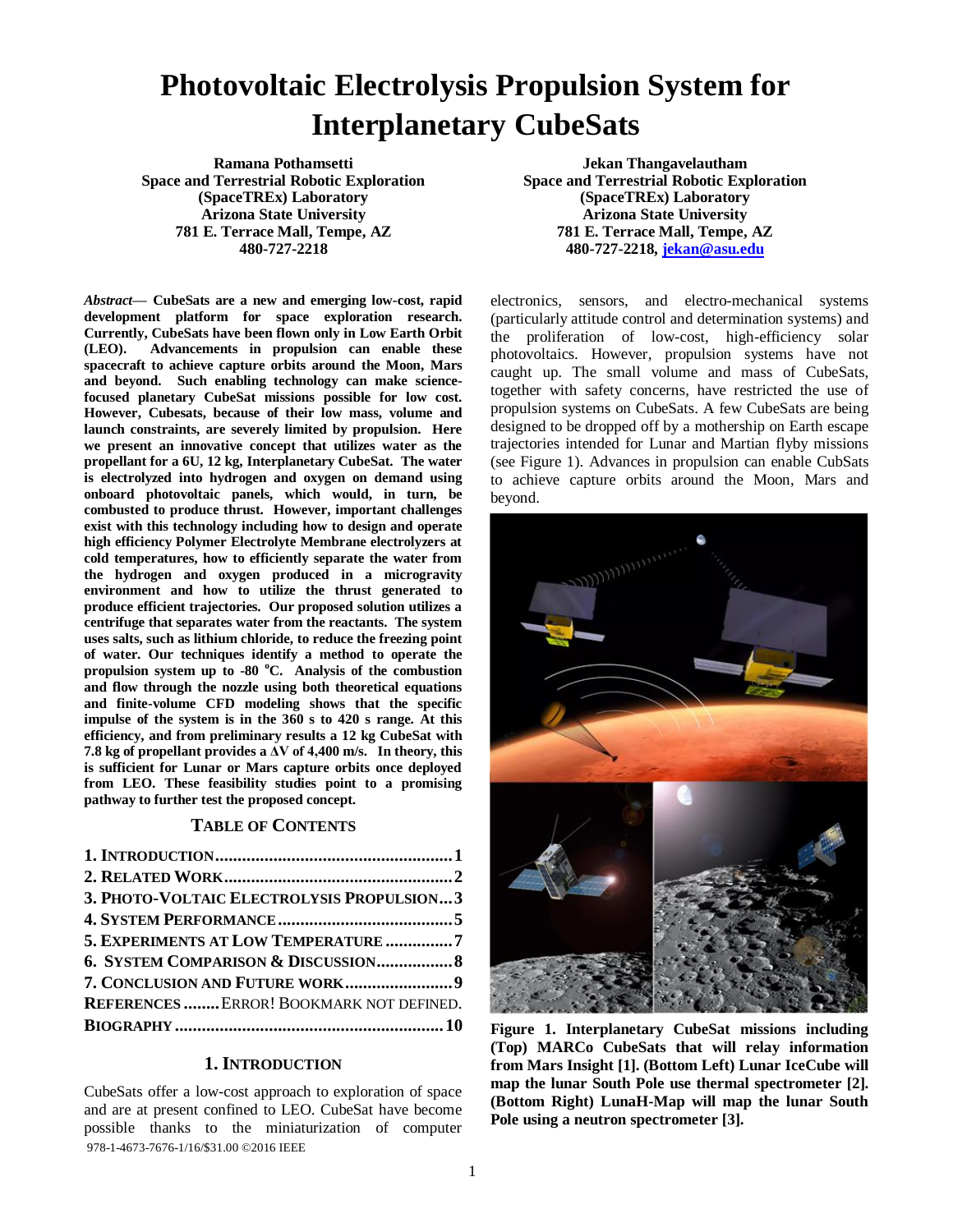Current CubeSats have used propulsion systems for orbit raising maneuvers and attitude control. These include cold gas systems that are well understood and store an inert gas or refrigerant. They have low specific impulse of 100 s or less, but can offer high thrust. Alternatives include electrical propulsion systems such as resistojets, electrospray and ion hall thrusters. Electrical propulsion systems offer high specific impulse, but low thrust. Resistojets work similarly to cold-gas systems, but heat the exiting inert gas producing high specific impulse. Electrospray ionizes droplets of fluid and ejects them through fine nozzles. While ion-hall thrusters create an ionized plasma of charged particles that are ejected using a magnetic field. Currently there are no propulsion systems that offer high specific impulse with an Isp of 200 to 450 s, but that can fit in a CubeSat form-factor without requiring high storage pressures or posing other safety concerns.

A compelling alternative is to electrolyze water into hydrogen and oxygen on-demand using Polymer Electrolyte Membranes and produce high thrust through combustion. PEM electrolyzers offer the highest efficiency among electrolyzer technologies, reaching 85-90 %. They are simple devices, containing no moving parts, are clean and quiet. Storage of water minimizes launch safety concerns and does not require being stored at high pressures. The system can offer specific impulse of 360-420 s and at high thrust, albeit in a pulsed detonation mode. However, major challenges remain, including preventing the water from freezing when the spacecraft passes through eclipse and for efficient separation of water from hydrogen and oxygen in a microgravity environment, well beyond earth's gravity well.

Our proposed solution utilizes a spacecraft centrifuge controlled using reaction wheels that would automatically separate the water from hydrogen and oxygen gas, enabling operation well beyond Earth's gravity well. Our studies show that the system can be assembled almost entirely using commercial subsystems and components. The water contains salts, such as lithium chloride, that enable lowering the freezing point to -10  $^{\circ}$ C to -80  $^{\circ}$ C. It is critical for PEM electrolyzers to use liquid water, otherwise, components such as the membrane or gas exchanger get damaged. In addition, such an approach prevents pipes and pumps from freezing, which prevents mechanical/structural damage. The approach also reduces requirements on an active thermal control system. An additional benefit is that by lowering the operating temperature, we increase the life of the PEM electrolyzer by reducing catalyst degradation rates [14]. Enabling the spacecraft to operate well below  $0^{\circ}$ C allows for using this approach for outer solar system exploration. Using this approach, we show a compelling pathway towards realizing a CubeSat system for interplanetary exploration.

In this paper, we first review state-of-the-art propulsion systems for CubeSats in Section 2, followed by presentation of the proposed Photo-Voltaic Electrolysis Propulsion System (PVEPS) in Section 3. This will include a preliminary design, system specification and overview of the concept. In Section 4, we present laboratory experiments performed to test some of the critical enabling technologies for PVEPS. This includes demonstration of PEM electrolyzers for production of hydrogen and oxygen on demand and the lowering of the freezing point using salts, followed by discussion in Section 5, conclusions and future work in Section 6.

# **2. RELATED WORK**

<span id="page-1-0"></span>Previously demonstrated propulsion systems for CubeSat have relied on low specific-impulse technologies. For example, the Can X-2 mission [4], a 3U CubeSat, flew a liquid sulfur hexafluoride cold gas thruster, which attained an I<sub>sp</sub> of 50 s and a total  $\Delta V$  of 2 m/s, where  $\Delta V$  refers to the measure of impulse needed to perform a maneuver. More recent missions that will use cold gas for propulsion include the MarCo Mission [1] where a pair of CubeSats will flyby Mars to act as a communication relay during Entry, Descent and Landing (EDL) to the Mars Insight lander. The propulsion uses R-236fa refrigerant with a specific Impulse of 40 s and a wet mass of 3.5 kg.

Solid rocket motors have been proposed for CubeSats due to their overall simplicity, long shelf life and technology maturity. The smallest of these rocket motors include ATK's Star 3 motor [5] which was evaluated for CubeSats by the Aerospace Corporation [6]. The motor has a diameter of 8 cm, a length of 29 cm, a loaded mass of 1.16 kg, and can provide a 3 kg satellite with 620 m/s of  $\Delta V$ .

Moreover, solid rockets are difficult to throttle, produce vibration and expend all of their propellant at once which poses challenges when using them for performing complex maneuvers. However, their high ∆V and thrust are particularly useful when trying to achieve orbit insertion. Increased maneuverability is achieved by using actuators to move a heavy mass within the craft [6]. By moving the mass, the system achieves yaw and pitch control.

Busek's electrospray propulsion system is baselined for LunaH-Map, a 6U spacecraft led by Arizona State University, that will be dropped off by the Space Launch System (SLS) and get into an insertion orbit around the Moon, obtaining neutron spectrometer readings of water-ice at the Lunar south pole [3]. Busek's RF-Ion thrusters are baselined for the Lunar-Ice Cube mission led by Moorehead State University is also set to orbit the Moon and obtain evidence of water-ice at the poles using an infrared spectrometer [2].

Another CubeSat propulsion system with much promise is Univ. of Michigan's CubeSat Ambipolar Thrusters (CAT) [7]. CAT is another form of plasma thruster that uses a permanent helicon magnet to accelerate plasma from a nozzle. The system uses water or iodine as fuel. This system occupies a relatively small volume and requires low power while producing 2 mN of thrust for 10 W. Interplanetary missions from Low Earth Orbit have been been proposed. Efforts are underway to develop a 3U LEO demonstrator. These electrical propulsion systems will enable significant maneuverability and promise high ∆V of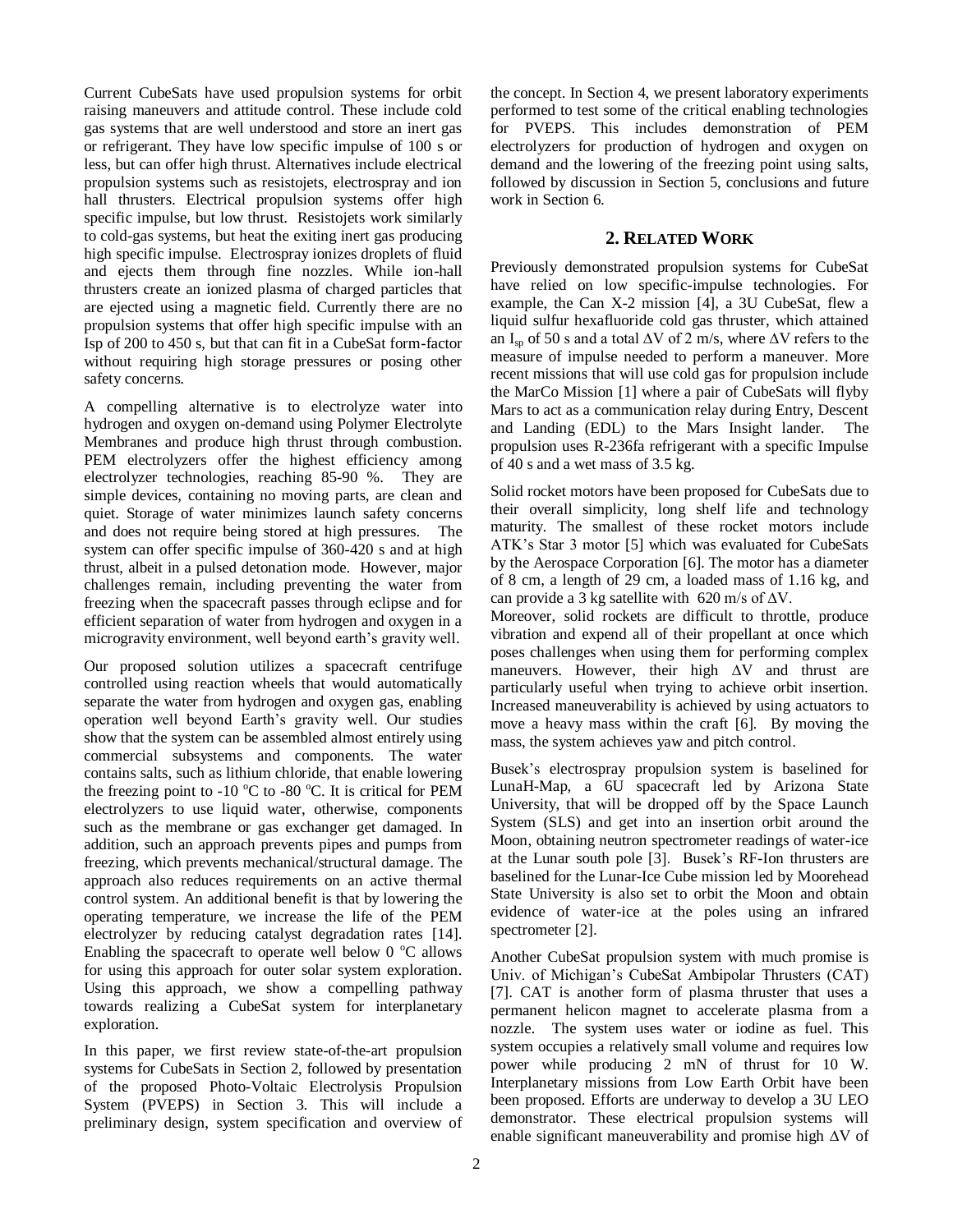several hundred m/s or more compared to cold-gas but offer low thrust. Increased thrust can be achieved by generating more power using large deployable solar panels, but this adds complexity to the CubeSat system.

Early work in electrolysis propulsion started at Lawrence Livermore National Labs in partnership with AFRL [15]. A system was devised that used PEM electrolyzers to produce hydrogen and oxygen and offered an *Isp* of 400 s. These system required between 50 and 200 W. Even higher *Isp* was projected using hybrid systems that contained arcjets and electric thrusters.

A water electrolysis propulsion system has been proposed by Zeledon and Peck [8] for a 3U CubeSat. The electrolysis propulsion occupies 2U of the 3U spacecraft. The electrolysis propulsion system occupies most of the volume up to 2U and leaves about 1U of the space for payload and other components. Zeledon and Peck [8] evaluated several methods for electrolysis including using potassium hydroxide (KOH) as an electrolyte and where the electrodes (cathode and anode) are made of nickel and zinc mesh strips. They also compared this to PEM electrolyzers that contain a platinum catalyst at anode and cathode sandwhiched between nafion proton-exchange membranes. PEMs were found to have higher efficiency.

The thrusters operate in a pulsed mode. A 1 liter propellant tank can provide about 1000 pulses and the average ∆V for each burst for this system is 1.9 m/s [8]. Separation of electrolyzed gases from the liquid water is achieved by constant spin of the spacecraft. A centrifugal force generated by constant spin of the CubeSat naturally separates the water from product gases. The system does not separate oxygen and hydrogen gases upon electrolysis. The hydrogen and oxygen gases are collected in the same chamber and then released into the combustion chamber when the desired pressure is achieved.

The spacecraft generates approximately 5N of thrust and an approximate impulse of 0.6 Ns per pulse. The spin in the spacecraft is established after separation from the mother vehicle by magnetic torquers embedded in the solar panels. The spin state of the spacecraft before separation is prevented by the nature of the P-POD deployer which latches onto the CubeSat until launch. Since the spacecraft makes use of magneto-torquers for generating spin about its thrust axis, this design is not going to work outside the Earth's magnetic field. In addition, without the use of at least one reaction wheel, the system will have challenges spinning. The concept is only limited to missions up to Geostationary Earth Orbit (GEO) orbits. In order to make CubeSat missions possible beyond Earth's magnetic field, an alternative solution is required.

A second approach is being developed by Tethers Unlimited and is called Hydros [8]. It is supplied with water which is electrolyzed into hydrogen and oxygen on-orbit to deliver the required thrust. Hydros is currently at technology readiness level (TRL)-5. It is designed to be available in 0.5U and 1U configurations, delivering up to 0.8 N of thrust at 300 s of  $I_{\text{sp}}$ . This design also comes with an Attitude Control Module which uses the electrolyzed hydrogen and oxygen from water. The lower value in thrust is clearly evident from the fact that a part of the electrolyzed gases are supplied to the Attitude Control Module. It makes use of a bipropellant micro thruster which is capable of both pulsed hot and cold gas operation.

What is desired is a propulsion system that offers both high thrust and high  $\Delta V$ , with the ability to throttle and scale-up based on interplanetary mission needs. Electrolysis of water into hydrogen and oxygen that is combusted offers a promising solution to all these propulsion challenges, but requires additional capabilities than what is described here for it to be applicable for interplanetary missions. In an interplanetary mission, long duration operations are required with the ability to stop and start after long intervals and withstand cold storage temperatures (well below  $0^{\circ}$ C).

# <span id="page-2-0"></span>**3. PHOTO-VOLTAIC ELECTROLYSIS PROPULSION**

The proposed photovoltaic electrolysis propulsion system is shown in Figure 2. The system obtains its energy from triple junction solar cells. The power input is maximized using a peak power point tracker and is passed to a DC to DC convertor.



## **Figure 2. Schematic of Photovoltaic Electrolysis Propulsion System.**

The power may be stored in a battery or fed directly to a PEM electrolyzer situated inside a water tanks. A controller sets the operating voltage of the electrolyzer to maximize hydrogen and oxygen production rates. The electrolyzer splits the water molecules into hydrogen and oxygen at the anode and cathode, respectively. Because the craft will be in microgravity, the water and gas will not readily separate and collect as on Earth. Therefore, the entire propulsion system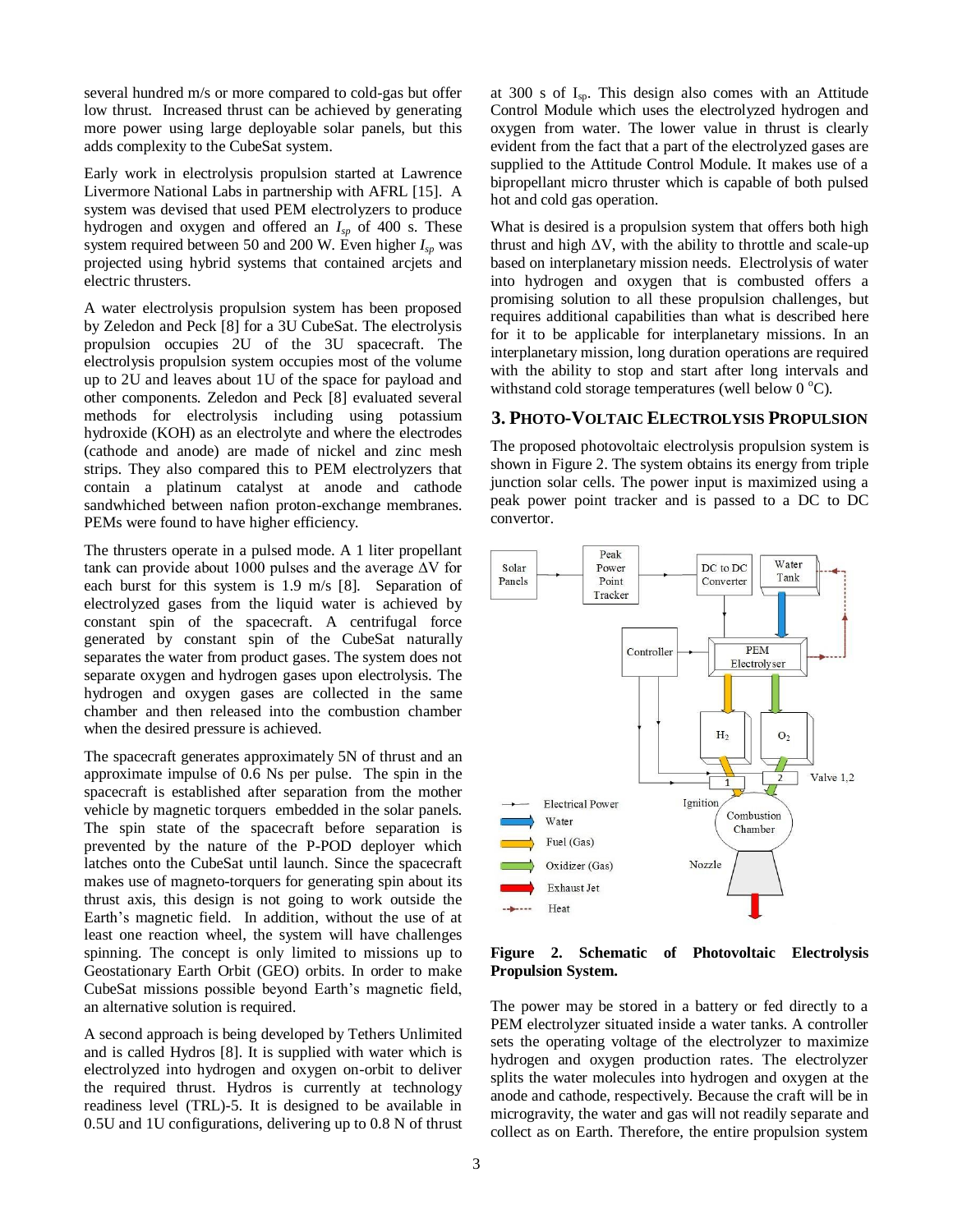is spun at rates of 1 rpm or more, ensuring that the water remains at the outer edges and the hydrogen and oxygen gas separate from the water. The collected hydrogen and oxygen is stored in a plenum tank. The controller then feeds the oxygen and hydrogen and combusts the gas mixture.

The propulsion system (Figure 3) would consist of a propellant tank, 6 PEM electrolyzers, oxygen and hydrogen storage tanks, a combustion chamber and a convergent divergent nozzle. The remaining volume was allocated for payload, battery and other equipment. Table 1 shows the mass and volume budget for the proposed propulsion system. The individual parts of the system are explained below.



**Figure 3. PVEPS System Concept Layout**

The expelling gas is directed through the rocket nozzle to produce thrust. The system is designed so that the oxygen and hydrogen are generated on demand. When there is limited power, the propulsion system may be operated in a pulsed mode, where the oxygen and hydrogen tanks are filled and combusted periodically. Alternately, if large, deployable panels can provide 60-90 W, then the system may be operated continuously. A layout of the proposed system is shown for a 6U, 12 kg CubeSat with a 7.8 kg of propellant.

|  | <b>Table 1. Spacecraft Mass and Volume Budget</b> |  |  |  |
|--|---------------------------------------------------|--|--|--|
|--|---------------------------------------------------|--|--|--|

| Component          |              | Mass $(kg)$ | Volume (L) |
|--------------------|--------------|-------------|------------|
|                    | Propellant   | 7.8         | 7.8        |
| Propulsion         | <b>PEM</b>   | 0.1         | 0.2        |
|                    | Electrolyzer |             |            |
|                    | Control      | 0.1         | 0.2        |
|                    | Electronics  |             |            |
| Structure          |              |             | 0.8        |
| Payload, Computer, |              |             | 1.0        |
| ACDS & Comms.      |              |             |            |

## *Propellant Tank*

The propellant tank takes up 7.8 L. It would be surrounded by a chassis made from 5052-H32 sheet aluminum. The propellant tank would be made from 6061-T6 Aluminum. The entire propulsion system would be placed inside the propellant tank. This would also assist in the flow of heat from the combustion chamber to the green propellant surrounding it, thereby preventing the thrust chamber from overheating.

#### *PEM Electrolyzer*

Each PEM electrolyzer measures  $5.4 \times 5.4 \times 1.7$  cm<sup>3</sup> and weighs 20 g. A total of six units are located strategically inside the propellant tank. They are divided into two sets and are placed opposite to each other along the length of the propellant tank. They are aligned in such a way that all the hydrogen and oxygen outlets stay on the same side in order to reduce the complexity of the pipelines. The power for these Electrolyzers comes from a battery which is located in the payload segment.

#### *Storage Tank*

Hydrogen and Oxygen are stored separately to increase the safety of the system by preventing premature combustion in the cylindrical storage tanks located near the center of the propellant tank. They are constructed of 1mm thick Aluminum 6061-T6. The Hoop Stress equation for a cylinder is used to determine the minimum thickness for the storage tank and is given by:

$$
\sigma_{\theta} = \frac{Pr}{t} \tag{1}
$$

where  $\sigma_{\theta}$  is the Hoop Stress, P is the Internal Pressure, r is the mean radius of the cylinder and t is the wall thickness. Assuming the value of the storage pressure at 6 bar and with a 5-fold safety margin, the wall is set to 1mm. Both the storage tanks are 2.5 cm in diameter. The hydrogen tank is 3 cm long. The outlets from all the electrolyzers are connected to the inlet of the respective storage tanks through pipelines.

### *Thrust Chamber*

The thrust chamber is made of Ti-6Al-4V (titanium) with a thickness of 1 mm to ease the purpose of machining. This is also derived from the computation shown earlier in this section. The outlets from the storage tanks are connected to the inlets of the combustion chamber where combustion occurs when required. The combustion chamber is connected to a convergent divergent nozzle which expands the hot gases to produce thrust. The design parameters of the combustion chamber and the de Laval nozzle are computed from the system performance explained later in this section.

#### *Swivel Base and Reaction Wheel*

The payload section and the propulsion system are connected by a swivel base which aligns with the axis of the thrust chamber and is also located close to the maximum axis of inertia. A reaction wheel is located inside the swivel base which ensures that the propulsion system of the CubeSat spins constantly at a rate of 2 rad/s. The swivel base ensures that the payload section remains rigid and the propulsion section spins due to the effect induced by the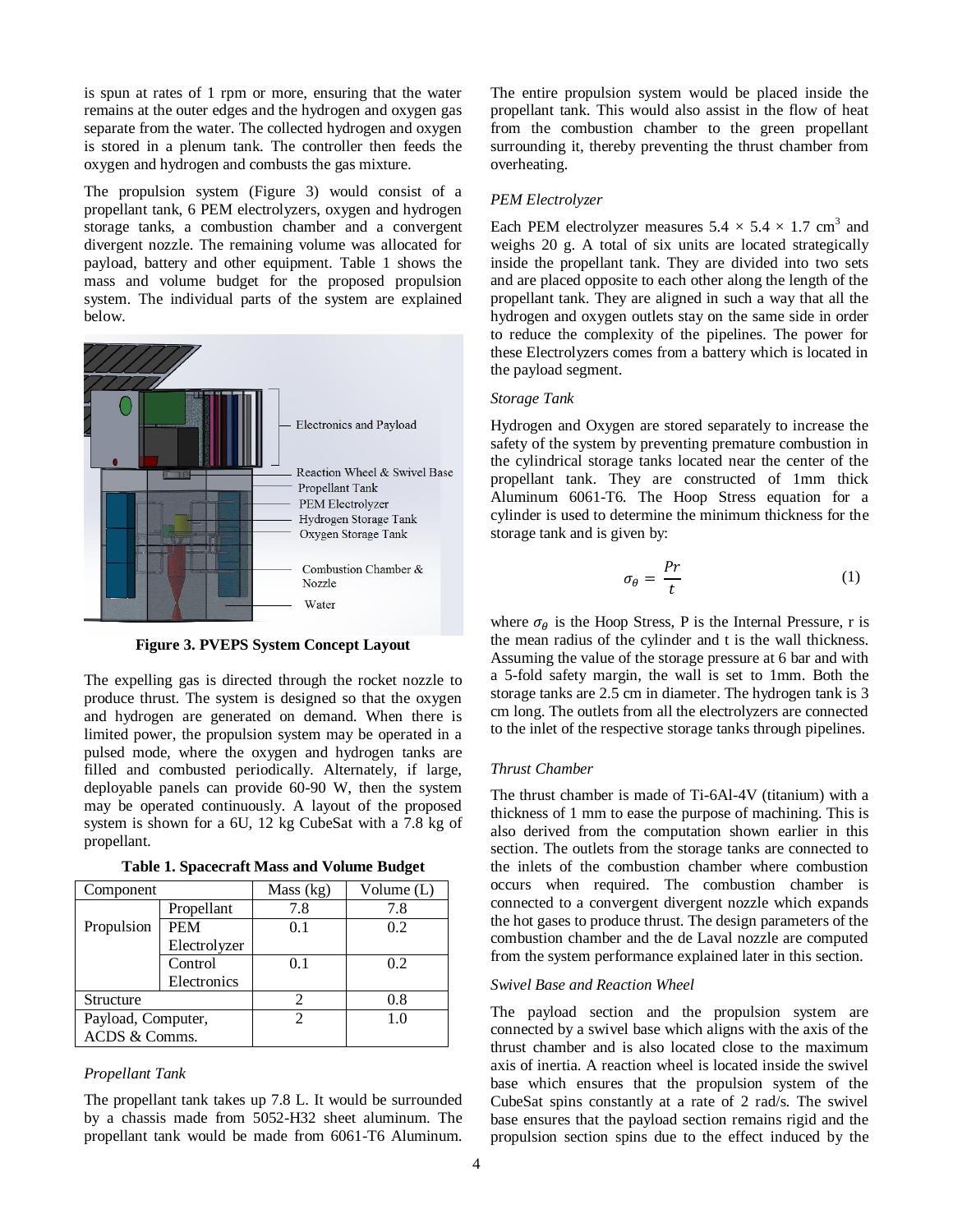reaction wheel. A Blue Canyon Tech's micro reaction wheel was selected for this purpose and it operates at 1.7 W [10]. This can be seen on Figure 4.

#### *System Operation*

Once the 6U CubeSat is deployed from the mothership, the onboard motherboard springs to life. It commands the reaction wheel, placed in the swivel base to rotate the propulsion system at a rate of 2 rad/s. As soon as the desired rotational speed is achieved, the propellant in the system goes through the inlet of the PEM electrolyzers. The centrifugal force caused by the spin of the CubeSat helps in separating water from gas in the PEM electrolyzer.



**Figure 4. Major segments of the proposed concept.**

Then, the propellant, which is a brine (salt) solution is electrolyzed into hydrogen and oxygen gases. These gases are collected in the storage tanks located at the center of the system. Once the desired amount of hydrogen and oxygen gas is available, an electronic valve lets these gases enter the thrust chamber. The onboard computer triggers the spark igniter and combustion of the gases begins. These hot gases are then expanded in the convergent divergent nozzle and expelled to produce thrust. Meanwhile, more propellant is electrolyzed and collected in the storage tanks. A second pulse is produced when enough hydrogen and oxygen gas has been collected.

When a large amount of the propellant is consumed, the rotation of the propulsion system ensures that the remaining propellant stays on the periphery of the propellant tank thereby ensuring a continuous flow into the Electrolyzer inlet. This spin also helps to reduce the shift in center of gravity of the system.

The biggest concern that needs to be addressed in the operation of the system is maintaining the liquid state of the propellant, since the PEM electrolyzer cannot function if the propellant inside the tank freezes. A possible solution to this problem is thermal shielding. An alternative solution is freezing point depression of water by the use of additives.

#### *Freezing Point Depression*

The freezing point of water can be depressed by adding a salt or solvent. The freezing point depression  $\Delta T_f$  is given in equation (2) and is a colligative property of the solution and for dilute solutions is found to be proportional to the molal concentration  $(c_m)$  of the solution and  $K_f$  is the Freezing Point Depression Constant.

$$
\Delta T_f = K_f c_m \tag{2}
$$

## **4. SYSTEM PERFORMANCE**

<span id="page-4-0"></span>Metrics to evaluate the performance of propulsion systems currently do not capture all of the evaluation criteria necessary at CubeSat scale. Many of the metrics seen in the CubeSat literature today are derived from rocketry applications for larger spacecraft such as specific impulse and total ∆V. The characteristics of a successful propulsion system at a CubeSat scale are [8]:

- 1. High Specific Impulse
- 2. High ∆V
- 3. Low Toxicity of the propellant
- 4. Low maximum pressure of the system at launch
- 5. Complete compliance with the CubeSat standards
- 6. Small Volume used for the propulsion system and related hardware
- 7. Low electrical power

Photovoltaic Electrolysis Propulsion System (PVEPS) satisfies all the above criteria.

# *Specific Impulse (Isp)*

Analysis of the combustion and flow through the nozzle using both theoretical equations and finite-volume CFD modeling shows that the specific impulse of the system is in the range of  $360s - 420s$ . For a control volume of a thrust chamber, the steady flow energy equation can be given as:

$$
\frac{\dot{Q} - W_e}{\dot{m}} = \left( h_e + \frac{V_j^2}{2} + gz_e \right) - \left( h_c + \frac{V_c^2}{2} + gz_c \right) \tag{3}
$$

Where,  $\dot{m}$  is the mass flow rate through the nozzle,  $h_c$  is the enthalpy of the gas in the chamber and  $h_e$  is enthalpy of the gas at the exit of nozzle. Since the nozzle is of fixed construction, it does no work ( $\dot{W}_e = 0$ ). Considering no heat transfer, viz. an adiabatic vent, we have  $\dot{Q} = 0$ . Further, the change of the gravitational potential energy  $g(z_e - z_c)$  is small and could be assumed as negligible. The gas in the chamber can be considered stationary ( $Vc = 0$ ). Equation 4 for the control volume therefore becomes:

$$
\frac{V_j^2}{2} = h_c - he \tag{4}
$$

In Photovoltaic Electrolysis Propulsion System (PVEPS), we use hydrogen as the fuel and oxygen as the oxidizer, which combine to form water. The enthalpy of formation of water vapor, or equivalently in this case, the enthalpy of combustion, is -241.82 kJ/mole. Upon exit, the water vapor will condense, due to extreme temperature change, and the enthalpy of condensation of water is 40.65 kJ/mol. Plugging these values into equation 4, we have the exhaust jet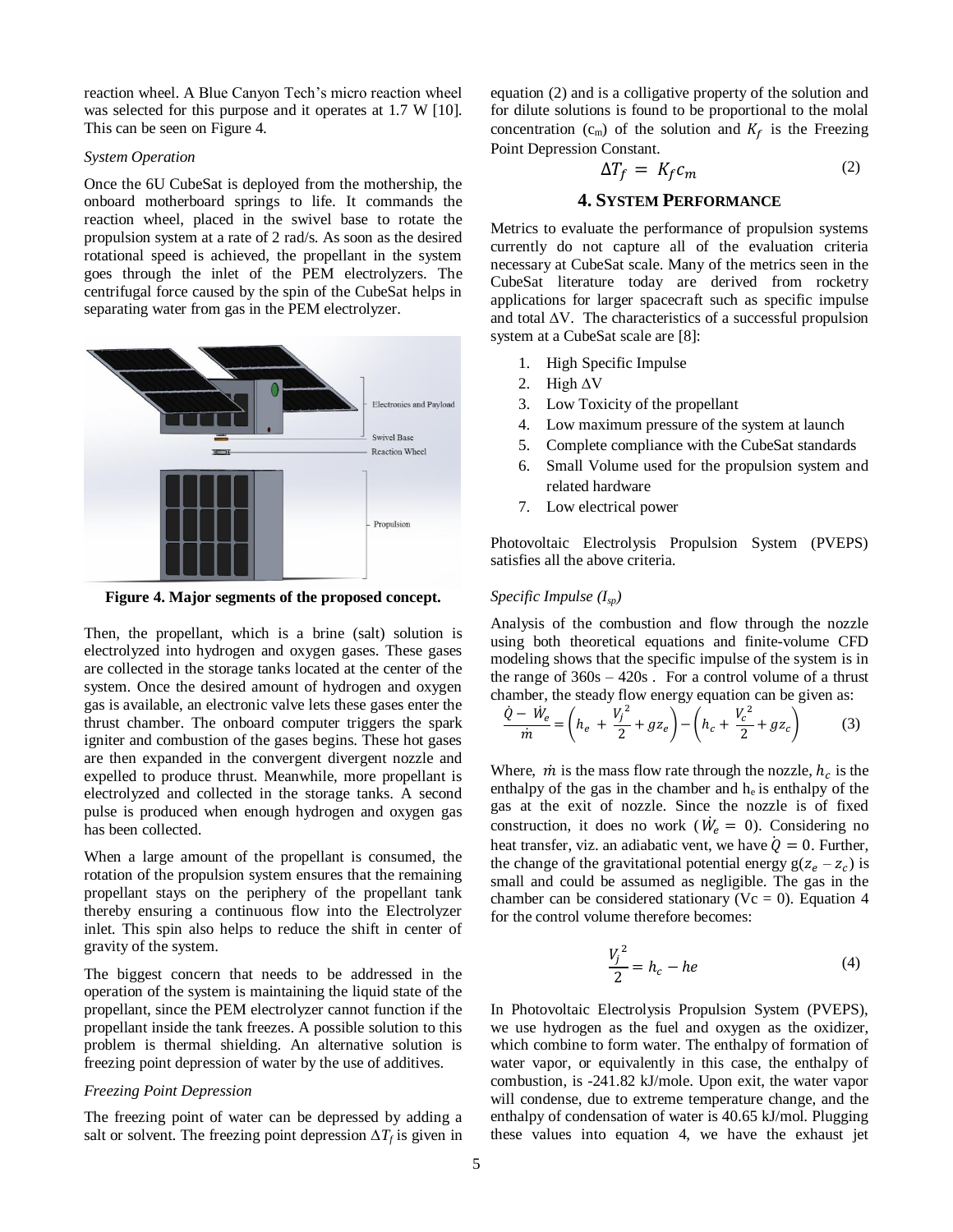velocity  $V_i = 4720$  m/s. This means the maximum possible  $I_{sp}$  from the system is 482 s. This is the theoretical specific impulse of a rocket operating at steady state. For a very short pulse this can be lower than 50%, and with pulses of 0.45 s, it can be around 75% to 88% [11]. This means the specific impulse available for the given system is between 362 s and 424 s.

At this efficiency, using the Tsiolkovsky rocket equation (5), the *∆V* produced by the system for a 12 kg spacecraft with 7.8 kg of propellant is around 3,700 m/s  $(I_{sp} 362 s)$  and 4,400 m/s (*Isp* 424 s).

$$
\Delta V = V_j \times \ln \frac{1}{R_m} \tag{5}
$$

where,  $V_j$  is the exhaust velocity of the hot gas and  $R_m$  is the mass ratio of the spacecraft.

A quantitative meaning to this can be derived from the fact an Earth escape from Geostationary Transfer Orbit (GTO) requires nothing more than 800 m/s [12]. This gives ample scope to enable a lunar transfer orbit by exploiting the weak stability boundary in the Earth-Moon system. Table 1 gives the ballpark values of *∆V* required from Low Earth Orbit to Lunar Orbit or the Earth-Moon Lagrange points.

## *Nozzle Design Analysis*

A nozzle converts thermal energy into kinetic energy. It facilitates the conversion of high temperature, high pressure gas, within the combustion chamber into high velocity jets with lower pressure and temperature. The design of the nozzle ensures that the hot gas expands which results in lower pressure and higher velocity. Nozzle throat is the minimum flow area between the divergent and convergent section. The nozzle design parameters for the system can be computed from the following equations:

$$
P_t = P_c \left( 1 + \frac{k-1}{2} \right)^{\frac{-k}{k-1}} \tag{6}
$$

$$
T_t = \frac{T_c}{(1 + \frac{k - 1}{2})}
$$
 (7)

where,  $P_t$  is the pressure at nozzle throat,  $P_c$  is the pressure inside the combustion chamber, *k* is the specific heat ratio,  $T_t$  is the temperature at nozzle throat,  $T_c$  is the temperature inside combustion chamber

We have specified the system to operate at a pressure of 6 bar and combustion would occur at a temperature of 1300 K. Assuming the specific heat ratio of water vapor to be 1.32, the above parameters have been computed to be  $P_t$  = 3.25 bar and  $T_t = 1120$  K. Using the formula for Nozzle throat area we have:

$$
A_t = \frac{q}{P_t} \sqrt{\frac{R \times T_t}{M \times k}}
$$
 (8)

where,  $q$  is the propellant mass flow rate,  $R$  is the universal gas constant, *M* is the molecular mass of water vapor.

Using this data, the combustion chamber can be designed. Considering a mass flow rate of 1 g/s, as expected for the electrolyzed propellant for one pulse, the nozzle throat diameter is calculated to be  $D_m = 78$  mm. The convergent cone section has a half angle between 12 to 18 degrees. The divergent half angle is almost a standard of 15 degrees as it is a compromise on the basis of weight, length and performance. The values are summarized in Table 2.

| Mass Flow Rate $(g/s)$          |                     |
|---------------------------------|---------------------|
| Specific Heat Ratio             | 1.32                |
| Chamber Pressure $(N/m^2)$      | $6\times10^5$       |
| Nozzle Throat Pressure $(N/m2)$ | $3.2 \times 10^{5}$ |
| Chamber Temperature (K)         | 1300                |
| Nozzle Throat Temperature (K)   | 1120                |
| Nozzle Throat Area $(m2)$       | $1.9\times10^{-6}$  |
| Nozzle Throat Diamter (mm)      | 0.78                |

**Table 2. Nozzle Design**

#### *Combustion Chamber Design Analysis*

The combustion chamber serves as an envelope to retain the gases for a sufficient period such that complete mixing and combustion of the propellants is ensured. The characteristic length  $(L^*)$  of the chamber is a useful parameter that relates nozzle throat area and combustion chamber volume based on residence time of the propellant for complete combustion. It is given by:

$$
L^* = \frac{V_c}{A_t} \tag{9}
$$

$$
V_c = A_1 L_1 + A_1 L_c (1 + \sqrt{A_t / A_1} + A_t / A_1)
$$
 (10)

where,  $V_c$  is the volume of the combustion chamber,  $L_1$  is the length of the cylinder,  $L_c$  is the length of the conical frustum, and  $A_1$  is the area of the cylindrical chamber.

The value of  $L^*$  is chosen from available databases for specified propellant constituent combinations. The volume of the combustion chamber,  $V_c = 5 \times 10^{-5}$  m<sup>3</sup>. The calculated values are shown in Table 3.

**Table 3. Combustion Chamber Design**

| Combustion Temperature (K)       | 1300                 |
|----------------------------------|----------------------|
| Chamber Pressure $(N/m^2)$       | $6\times10^5$        |
| Chamber Volume $(kg/m3)$         | $4.5 \times 10^{-5}$ |
| Chamber Diameter (m)             | 0.025                |
| Chamber Area $(m2)$              | $4.9\times10^{-4}$   |
| Chamber Length (m)               | 0.05                 |
| Nozzle Throat Diameter (mm)      | 0.78                 |
| Nozzle Throat Area $(m^2)$       | $4.8 \times 10^{-7}$ |
| <b>Chamber Contraction Ratio</b> | $9.8\times10^{-4}$   |
| Converging Cone Frustum          |                      |
| Length $(m)$                     | 0.041                |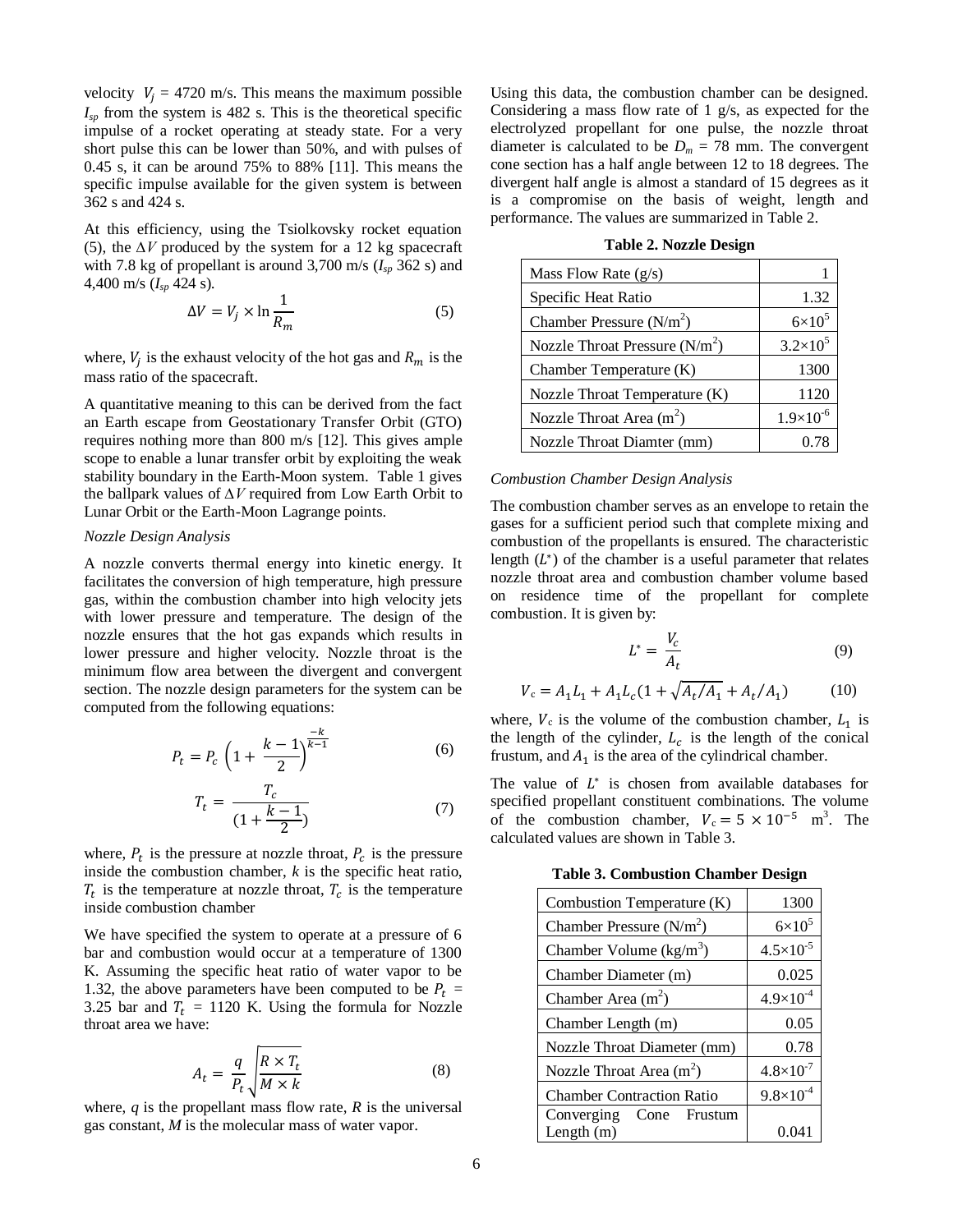# <span id="page-6-0"></span>**5. EXPERIMENTS AT LOW TEMPERATURE**

Laboratory experiments were conducted to justify the use of salt solutions as additives for the water used with the PEM electrolyzer. Our studies show that this is a promising approach. These experiments were conducted at different temperatures, particularly below freezing to determine the performance and efficiency of the PEM electrolyzer. The experiments are presented in detail below.

The principle for all these experiments is similar. When a direct current is applied to a PEM electrolyzer, water is electrolyzed into gaseous hydrogen and oxygen. The rate at which electrolysis occurs depends on the input current and voltage applied to the PEM electrolyzer. The experimental setup is shown in Figure 5. A tray is filled with 2 liters of colored water and placed on a level surface. Each of the graduated cylinders is filled to the brim with water. They are then inverted with a cap on top to prevent the water from spilling. These graduated cylinders are placed, inverted, into the water tray such that a part of them is immersed in water. Now, the caps are removed and the graduated cylinder is held in place with the help of a burrete stand and clamps. Silicon tubing is connected to the ports on the PEM electrolyzer. The tubing connected to the hydrogen inlet is sealed. The tubing connected to the water inlet is connected to a check valve. The other end of this check valve (inlet) is connected to a syringe. The tubing connected to the hydrogen and oxygen outlets are connected to each of the inverted graduated cylinders. The power for the PEM electrolyzer is provided by a DC power supply.

The entire setup is held at standard room temperature and pressure. The syringe is filled with distilled water. Water from the syringe is forced into the electrolyzer by the piston, since the force of gravity is not sufficient to overcome the capillary force in the electrolyzer. Readings of water level from the graduated cylinder are noted. Now, the DC power supply is set to a voltage reading of 2 V. Once the Electrolyzer is connected to the DC power supply, bubbles can be seen collecting on both graduated cylinders. The process is repeated with salt water held at low temperatures inside a freezer.

#### *Experiment Results*

Figure 6 shows the maximum hydrogen production rate achieved using a single electrolyzer cell for different temperature and salt solutions. We compare results for sodium chloride and lithium chloride solutions. Sodium chloride at 10 % solution was discounted because it freezes at  $-5$   $\degree$ C and was not adequate for our needs. The results show that low concentrations of lithium chloride salt can be used to lower the freezing point and achieve comparable hydrogen production rates of distilled water at 25 °C.



**Figure 5. Electrolysis Experiment Setup.**



**Figure 6. Comparison of Maximum Hydrogen Production Rates. Red line indicates max hydrogen production rate at 25 <sup>o</sup>C using distilled water.**

Increasing the salt concentration increases the voltage required and this limits the power that could be transferred through the electrolyzer which in turn limits the hydrogen production rate. Figure 7 shows the hydrogen output for varying voltage and temperature. With a fixed concentration, the operating voltage used to achieve peak hydrogen production remains constant and nearly independent of temperatures below freezing. However, as the temperature gets below freezing, decreasing the freezing point as shown, increases the hydrogen production rate for the lithium chloride salt solution.

Figure 8 shows that with increased salt content and increased operating voltage for peak hydrogen production results in lower power input to the system. This is to be expected - as the kinetic energy of the water solution is decreased, it is less able to result in catalyzing the electrolysis process. To compensate for these factors would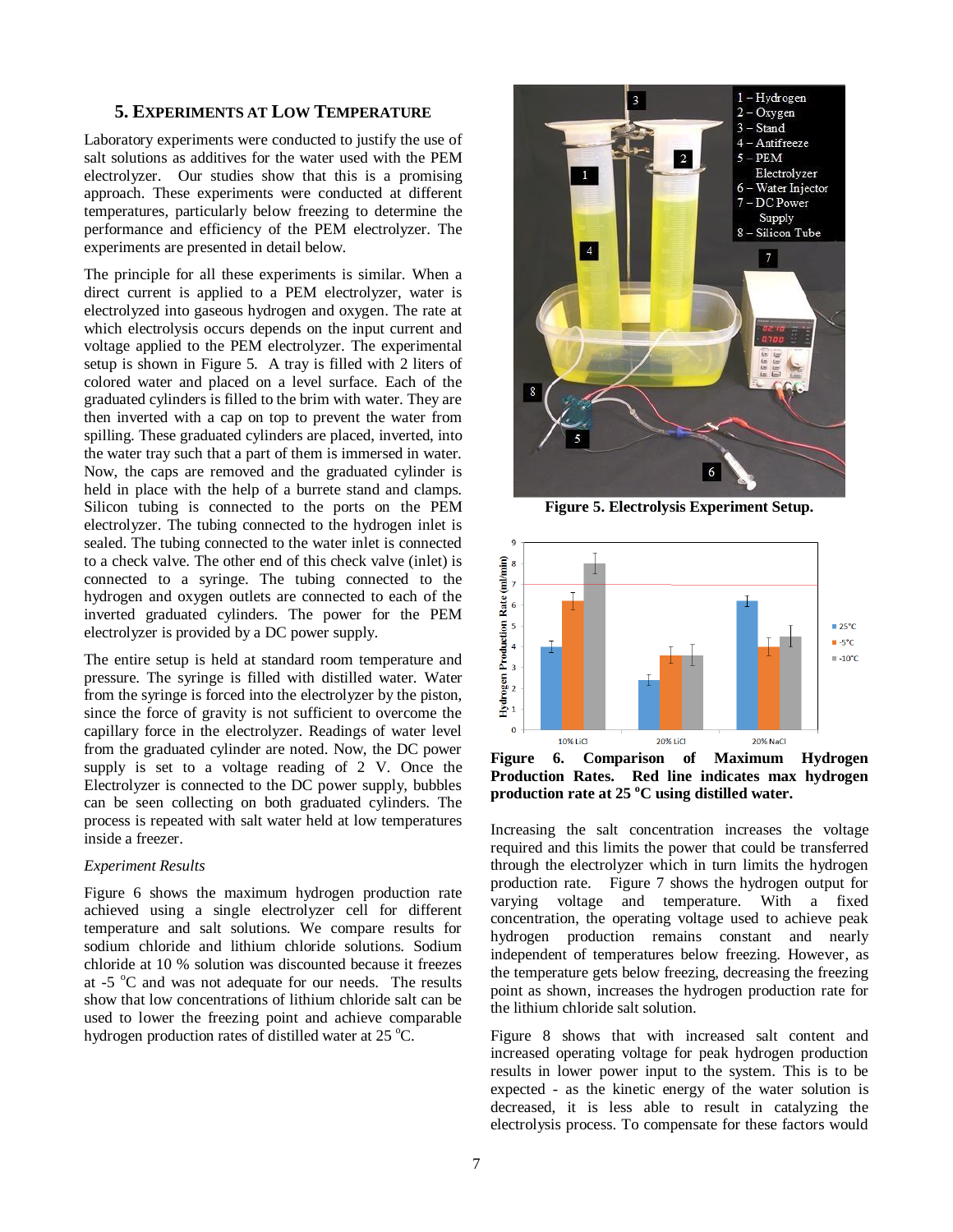require more electrolyzers.



**Figure 7. 10% Lithium Chloride Solution as Electrolyte at Different Temperature**

These results show that an electrolyzer utilizing a lithium chloride solution can operate at  $-10$  °C without any performance loss. For even lower temperatures, we expect a steady reduction in hydrogen production rate due to increased operating voltage. For even lower temperatures, we will require an increased number of electrolyzers to match the hydrogen production of distilled water at  $25^{\circ}$ C.

# **6. SYSTEM COMPARISON & DISCUSSION**

<span id="page-7-0"></span>Feasibility analysis suggests that the proposed PVEPS is superior to other propulsion options available for CubeSats because it provides a much higher ∆V and is safe (as shown in Table 4). Though not many concepts have been planned to meet the requirements of high ∆V missions, there has been considerable research going on to achieve it.

One of these attempts has been mentioned earlier being developed by Zeledon and Peck 2011 [8]. Zeledon and Peck's system is designed to perform orbit raising maneuvers. A scaled up version of this system to a 12 kg CubeSat will still not produce the ∆V that can be achieved using PVEPS. The system developed by Peck and Zeledon makes use of magnetic torquers which provide the spin required for the CubeSat in order to separate the electrolyzed gases from water. These magnetic torquers utilize the Earth's magnetic field to generate the required torque to rotate the spacecraft. If this system was scaled up to 6U, it would still be restricted to navigating within the earth's magnetic field. Since the PVEPS has a reaction wheel on board which produces the required spin on the spacecraft for gas separation, it can be deployed for missions that operate well beyond the earth's gravity well.

Thermal insulation is another important consideration when designing these systems. Since both the systems, require water for electrolysis it is critical that water remains a liquid during operations. Peck and Zeledon, required thermal insulation and requires a method to keep the junction temperature higher than 0°C. This requires power from the battery or solar cells and also adds mass to the CubeSat, implying increased complexity.



**Figure 8. Comparison of Power Input for Maximum Hydrogen Production Rates**

**Table 4. Comparison of CubeSat Propulsion Systems**

| <b>System</b>  | ΔV    | <b>Thrust</b> | Safety &                |
|----------------|-------|---------------|-------------------------|
|                | (m/s) | (N)           | <b>Thermal</b>          |
| Photovoltaic   | 4000  | 8.5           | Green propellant        |
| Electrolysis   |       |               | Separate $H_2$ and      |
| Propulsion     |       |               | $O2$ tanks              |
| System $(H2O)$ |       |               |                         |
|                |       |               | No heat required        |
| Electrolysis   | 850   | 5             | Green Propellant        |
| Propulsion     |       |               | Same $H_2$ and $O_2$    |
| By Mason       |       |               | tank                    |
| Peck and       |       |               |                         |
| Zeledon        |       |               | Requires heat           |
| $(H_2O)$ [8]   |       |               |                         |
| CubeSat        | 550   | 4             | toxic<br>Highly         |
| Modular        |       |               | propellant              |
| Propulsion     |       |               |                         |
| System         |       |               | Requires heat           |
| (Hydrazine)    |       |               |                         |
| $[13]$         |       |               |                         |
| Cold Gas       | 20    | 1.5           | <b>Inert Propellant</b> |
| Thruster       |       |               |                         |
| System         |       |               | No heat required        |
| (Nitrogen)     |       |               |                         |

Table 5 lists the power required in terms of keeping a 12 kg, 6U CubeSat at 297 K. It is clearly evident that at certain conditions of the mission, the heat energy required is abnormally high, which can make the use of this system for such missions meaningless. In case of the PVEPS, the freezing point depression by the use of additives in water helps resolve this issue. Not only does this save additional mass from being inserted into the system, but also ensures that more propellant can be carried which results in higher ∆V.

**Table 5. Heat Energy Requirements for 6U CubeSat at LEO**

| Condition            | Panel<br>Temp. $(K)$ | <b>Heat Energy</b><br><b>Required (W)</b> |
|----------------------|----------------------|-------------------------------------------|
| One Side Illuminated | 260                  | 25                                        |
| Three Sides          |                      |                                           |
| Illuminated          |                      |                                           |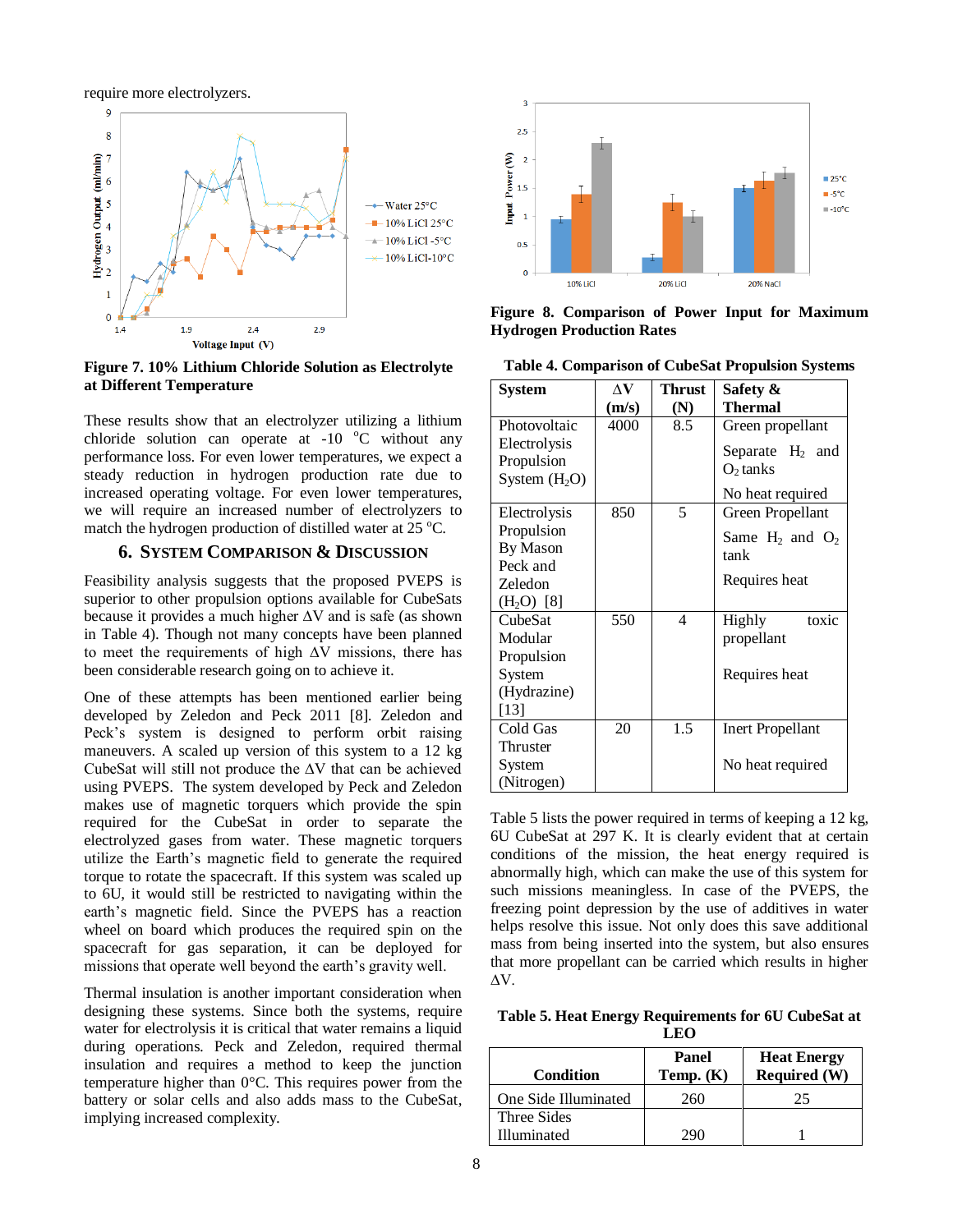| Three Sides         |     |     |
|---------------------|-----|-----|
| Illuminated, Albedo |     |     |
| and Infrared        | 320 | -18 |
| Eclipse             | '76 |     |

Further, Zeledon and Peck's system does not separate hydrogen and oxygen after electrolysis. The electrolyzed gases are collected in the same chamber where they are stored before combustion. Premixing of hydrogen and oxygen poses a safety risk, particularly because we have a spinning spacecraft. This may result in static charge buildup that can result in an unpredictable spark discharge which would risk an explosion. While efforts could be made to prevent static discharge, it is easier to avoid this risk by not mixing the propellants.

The other closest attempt of making a CubeSat propulsion system to deliver higher values of ∆V is CubeSat Modular Propulsion System (MPS) by C. Carpenter, D. Schmuland, et al. (2013) [13]. This system provides thrust by four 1 N rocket engines. The total mass of the propulsion system is 3.2 kg including 1.2 kg of propellant. This system occupies  $10 \times 10 \times 23$  cm<sup>3</sup> and operates in a temperature range of 5 to 50°C. This system makes use of Hydrazine propellant with a thrust of 2.79 N impulse of 0.004 N per thruster. This system was designed for specific missions such as orbit maintenance and attitude control. The ∆V and thrust provided by this system are not sufficient for orbit raising.

## **7. CONCLUSION AND FUTURE WORK**

<span id="page-8-0"></span>The proposed Photo-Voltaic Electrolysis Propulsion System shows great promise. The system uses water to generate hydrogen and oxygen, in-situ, using photovoltaics. The system is calculated to offer a ∆V of upto 4,400 m/s for a 6U interplanetary CubeSat. The results of the experiments and early design studies show that with sustained research, the technology is ready for a demonstration system. Through these studies, we have laid the foundation for the system. Our proposed system brings together several innovations that improve the performance and safety of the propulsion system. The use of separate storage tanks for Hydrogen and Oxygen improves the functionality of the system. The concept of spinning only the propulsion section with respect to payload and electronics by use of micro reaction wheel makes the approach practical for interplanetary missions. Utilizing the concept of freezing point depression for storing propellant in CubeSats enables them to be operated for a wide range of environmental conditions. Our efforts are now focusing on developing a laboratory prototype of the concept in preparation for a flight demonstration.

## **ACKNOWLEDGEMENTS**

The authors would like to gratefully acknowledge the financial support provided by the Arizona Board of Regents for this research.

#### **REFERENCES**

- [1] A. Klesh, J. Krajewski. "MarCO: CubeSats to Mars in 2016," *Proceedings of the Small Satellite Conference 2015*, SSC15-III-3, 1-7.
- [2] P. Clark, B. Malphrus, R. MacDowell et al., "Lunar Ice Cube: Determining Volatile Systematics Via Lunar Orbiting Cubesat," *European Planetary Science Congress 2015*, Vol. 10, EPSC2015-61.
- [3] C. Hardgrove, J. Bell, J. Thangavelautham, et al., "The Lunar Polar Hydrogen Mapper (LunaH-Map) Mission: Mapping Hydrogen Distribution in Permanently Shadowed Regions of the Moon's South Pole," *Lunar Exploration Analysis Group 2015*, 2035.
- [4] K. Sarda, G. Cordell, S. Eagleson, D. Kekez, and R.E. Zee, "Canadian Advanced Nanospace Experiment 2: On-Orbit Experiences With a Three-Kilogram Satellite," *Proceedings of the Small Satellite Conference* (2008).
- [5] ATK Alliant Techsystems Inc. ATK Space Propulsion Products Catalog; Elkton, MD, (2008). Web.
- [6] K. Zondervan, J. Fuller, D. Rowen et al., "CubeSat Solid Rocket Motor Propulsion Systems Providing Delta-Vs Greater than 500 m/s," *Proceedings of the Small Satellite Conference*, 2014.
- [7] B. W. Longmier, E. A. Bering, M. D. Carter, L. D. et al., "Ambipolar ion acceleration in an expanding magnetic nozzle," *Plasma Sources Science and Technology*, vol. 20, p. 015007, Feb 2011.
- [8] R. Zeledon and M. Peck, "Electrolysis Propulsion for CubeSat-Scale Spacecraft," *AIAA SPACE* (2011). Web.
- [9] "Hydros Water Electrolysis Thruster." Tethers Unlimited. 1 Jan. 2014. Web.
- [10] "Micro Reaction Wheel." Blue Canyon Tech. Web.
- [11] G. Sutton, O. Biblarz. "Thrust Chambers." Rocket Propulsion Elements. 8th ed. Wiley. 301-305.
- [12] E.A, Belbruno, and J. Miller. "Sun-Perturbed Earth-to-Moon Transfers With Ballistic Capture," *Journal of Guidance, Control, and Dynamics*, 16.4 (1993): 770-7
- [13] C. Carpenter, D. Schmuland, J. Overly, and R. Masse. "CubeSat Modular Propulsion Systems Product Line Development Status and Mission Applications." (2013).